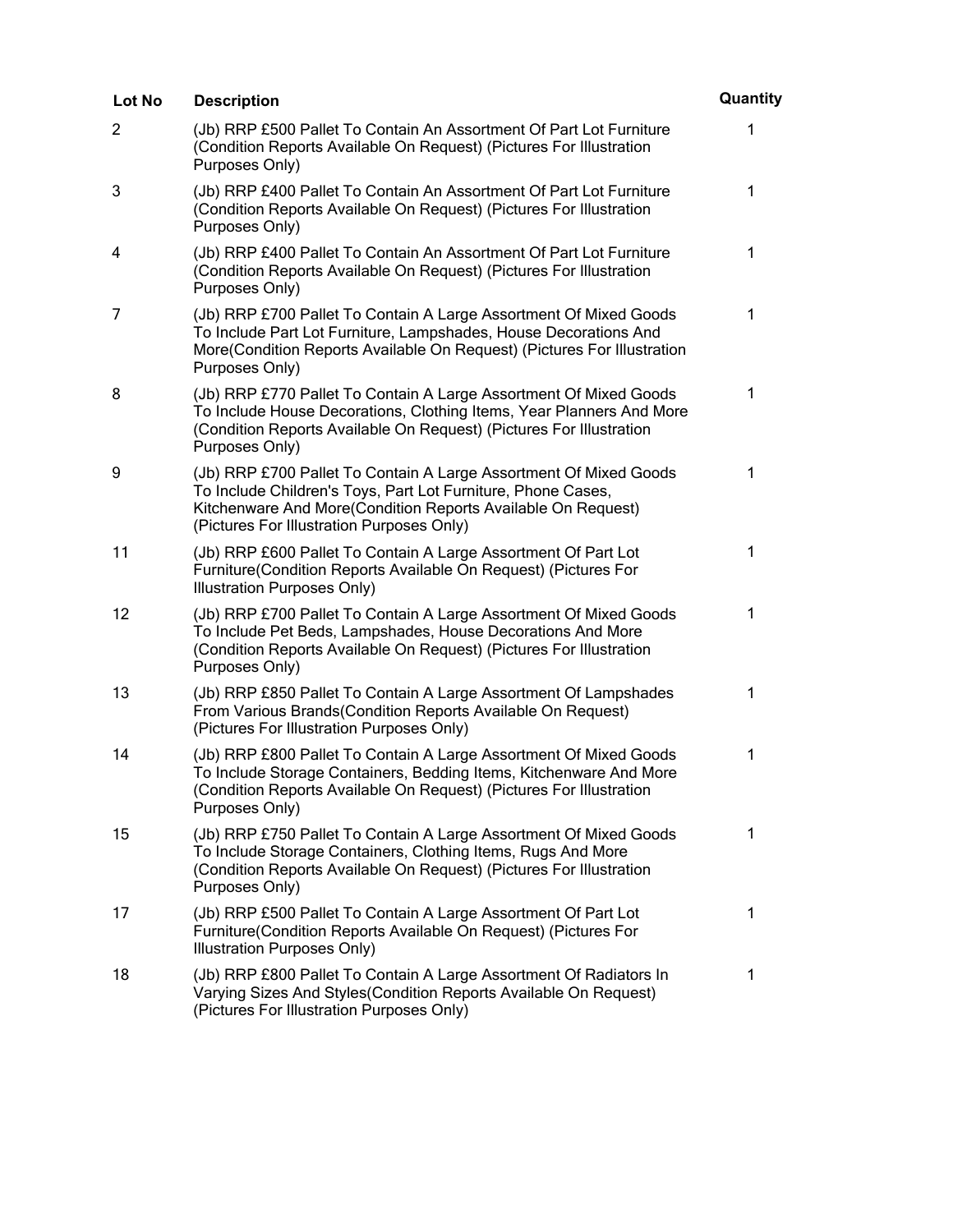| Lot No | <b>Description</b>                                                                                                                                                                                                                       | Quantity |
|--------|------------------------------------------------------------------------------------------------------------------------------------------------------------------------------------------------------------------------------------------|----------|
| 19     | (Jb) RRP £800 Pallet To Contain A Large Assortment Of Mixed Goods<br>To Include Part Lot Furniture, Garden Cushions, Baby Changing Mats<br>And More(Condition Reports Available On Request) (Pictures For<br>Illustration Purposes Only) | 1        |
| 24     | (Jb) RRP £500 Pallet To Contain A Large Assortment Of Part Lot<br>Furniture And A Cot Bed Mattress (Condition Reports Available On<br>Request) (Pictures For Illustration Purposes Only)                                                 | 1        |
| 26     | (Jb) RRP £750 Pallet To Contain A Large Assortment Of Mixed Goods<br>To Include Laptop Sleeves, Bags, Clothing Airers And More(Condition<br>Reports Available On Request) (Pictures For Illustration Purposes Only)                      | 1        |
| 27     | (Jb) RRP £700 Pallet To Contain A Large Assortment Of Mixed Goods<br>To Include Part Lot Furniture, Sink Unit, Lighting Items And More<br>(Condition Reports Available On Request) (Pictures For Illustration<br>Purposes Only)          | 1        |
| 28     | (Jb) RRP £800 Pallet To Contain A Large Assortment Of Mixed Goods<br>To Include Door Mats, Household Goods, Hangers And More(Condition<br>Reports Available On Request) (Pictures For Illustration Purposes Only)                        | 1        |
| 30     | (Jb) RRP £850 Pallet To Contain A Large Assortment Of Mixed Goods<br>To Include Bedding Items, Clothing Items, Greetings Cards And More<br>(Condition Reports Available On Request) (Pictures For Illustration<br>Purposes Only)         | 1        |
| 31     | (Jb) RRP £750 Pallet To Contain A Large Assortment Of Mixed Goods<br>To Include Outdoor Cushions, Lighting Items, Samsung Tablet Cases<br>And More(Condition Reports Available On Request) (Pictures For<br>Illustration Purposes Only)  | 1        |
| 32     | (Jb) RRP £500 Pallet To Contain An Assortment Of Part Lot Furniture<br>(Condition Reports Available On Request) (Pictures For Illustration<br>Purposes Only)                                                                             | 1        |
| 34     | (Jb) RRP £400 Pallet To Contain A Large Assortment Of Mixed Goods<br>To Include Part Lot Furniture, Seasonal Goods, Storage Containers And<br>More(Condition Reports Available On Request) (Pictures For Illustration<br>Purposes Only)  | 1        |
| 36     | (Jb) RRP £800 Pallet To Contain A Large Assortment Of Mixed Goods<br>To Include Toilet Seats, Lighting Items And More(Condition Reports<br>Available On Request) (Pictures For Illustration Purposes Only)                               | 1        |
| 37     | (Jb) RRP £750 Pallet To Contain A Large Assortment Of Mixed Goods<br>To Include Curtains, Bedding Items And More(Condition Reports<br>Available On Request) (Pictures For Illustration Purposes Only)                                    | 1        |
| 39     | (Jb) RRP £1000 Pallet To Contain A Large Assortment Of Mixed Goods<br>To Include Lampshades, Housing Decorations, Clothing Items And<br>More(Condition Reports Available On Request) (Pictures For Illustration<br>Purposes Only)        | 1        |
| 41     | (Jb) RRP £800 Pallet To Contain A Large Assortment Of Mixed Goods<br>To Include Lampshades, Lighting Items, Kitchenware And More<br>(Condition Reports Available On Request) (Pictures For Illustration<br>Purposes Only)                | 1        |